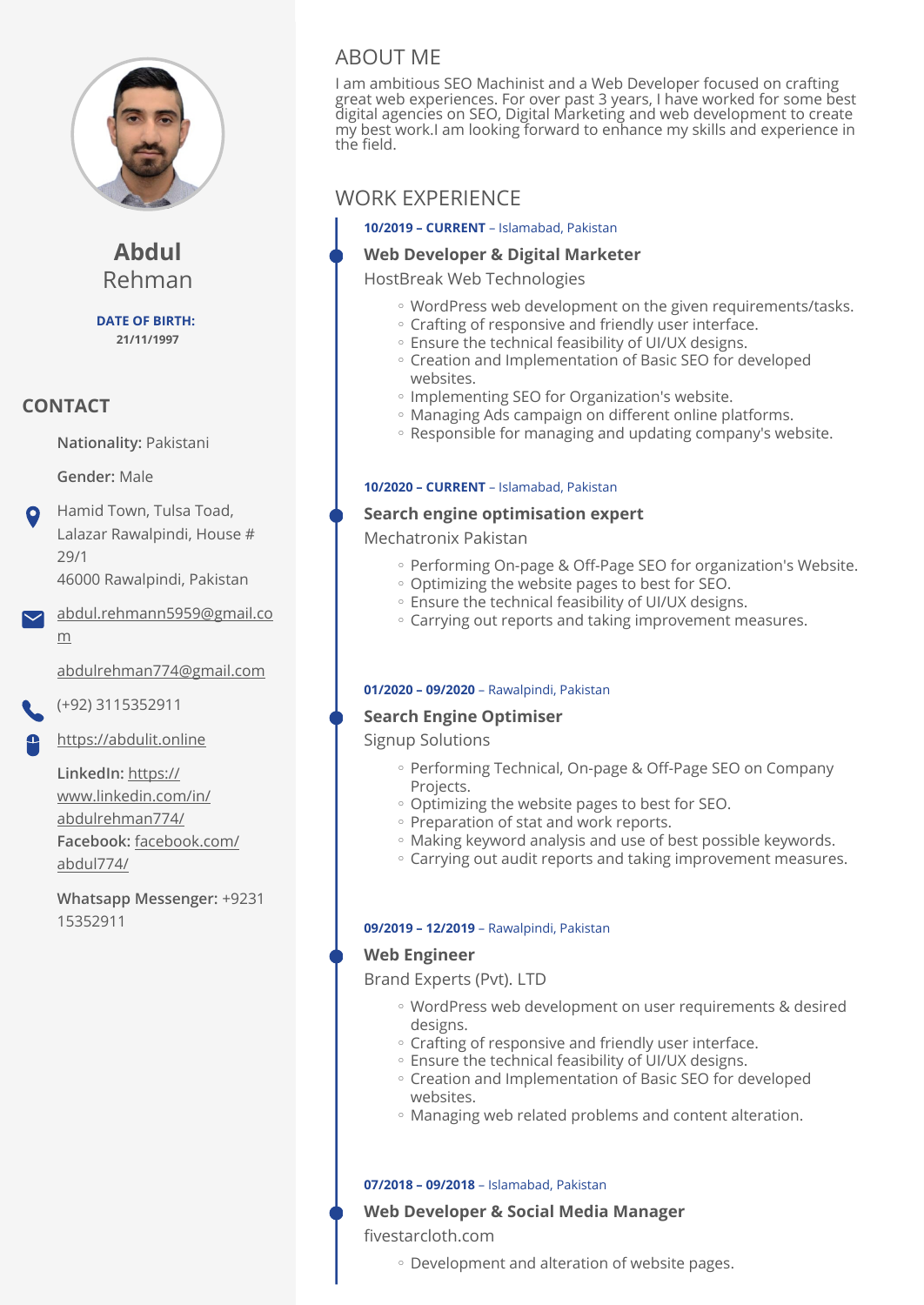- Optimization of website for better search results and user experience.
- Social Media content posting and sharing.
- Creating visual content to present best online.

#### **06/2017 – 08/2017** – Rawalpindi, Pakistan

## **Web developer**

Seven Koncepts

- Conversion of PSD Files to HTML (User Interface) files. ◦
- Website and Applications Front-End Development Using: Html, Css, JS & Bootstrap.
- Creation of responsive and friendly user interface. ◦
- Ensure the technical feasibility of UI/UX designs. ◦
- Optimize application for maximum speed and scalability. ◦
- Assure that all user input is validated before submitting to back-◦ end.

# EDUCATION AND TRAINING

**09/2015 – 06/2019** – Shangrilla Rd, E-8/1 E 8/1 E-8, Islamabad, Islamabad, Pakistan

## **Bachelor of Science in Information Technology - BS(IT)**  Bahria University Islamabad

**Field(s) of study** Computer ◦ <https://www.bahria.edu.pk/>

**08/2013 – 07/2015** – 4 Service Rd S, H-8/4 H 8/4 H-8, Islamabad, Islamabad, Pakistan

**Intermediate In Computer Science - ICS** 

Federal Board of Intermediate and Secondary Education

<https://www.fbise.edu.pk/>

**04/2011 – 04/2013** – 4 Service Rd S, H-8/4 H 8/4 H-8, Islamabad, Islamabad , Pakistan

#### **Matriculation**

Federal Board of Intermediate and Secondary Education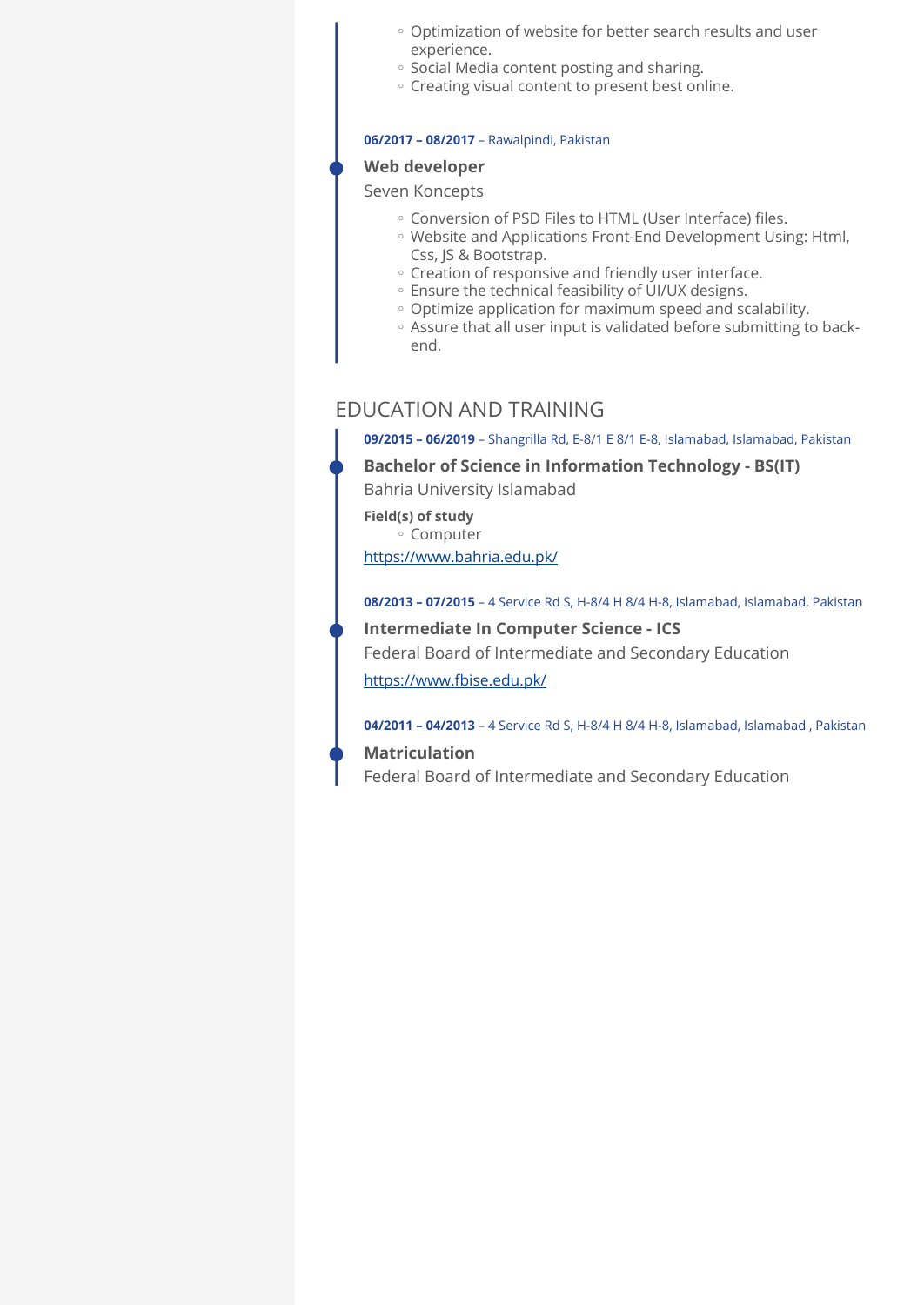# CERTIFICATIONS

#### **25/07/2020**

### **Local SEO Exam - SEMRUSH**

A certification concerning with Local SEO of business or website.

ID: 2ef72253fa47733

[851d3a2dc6f7b.png](https://static.semrush.com/academy-prod/certificate/6537104/SEMrush-Academy-Certificate-2ef72253fa47733a7ae12d317060f005976d2e563009be42d9f851d3a2dc6f7b.png)

[https://static.semrush.com/academy-prod/certi](https://static.semrush.com/academy-prod/certificate/6537104/SEMrush-Academy-Certificate-2ef72253fa47733a7ae12d317060f005976d2e563009be42d9f851d3a2dc6f7b.png)ficate/6537104/SEMrush-[Academy-](https://static.semrush.com/academy-prod/certificate/6537104/SEMrush-Academy-Certificate-2ef72253fa47733a7ae12d317060f005976d2e563009be42d9f851d3a2dc6f7b.png)Certifi[cate-2ef72253fa47733a7ae12d317060f005976d2e563009be42d9f](https://static.semrush.com/academy-prod/certificate/6537104/SEMrush-Academy-Certificate-2ef72253fa47733a7ae12d317060f005976d2e563009be42d9f851d3a2dc6f7b.png)

#### **26/07/2020**

## **SEO Fundamentals Exam - Semrush**

A certification regarding SEO fundamentals and operation.

#### ID:ca392a4a753b1a8

[https://static.semrush.com/academy-prod/certi](https://static.semrush.com/academy-prod/certificate/6537104/SEMrush-Academy-Certificate-ca392a4a753b1a8a924cca14161fbc88253ae539f417bde36302c5a4aa33a993.png)ficate/6537104/SEMrush-[Academy-Certi](https://static.semrush.com/academy-prod/certificate/6537104/SEMrush-Academy-Certificate-ca392a4a753b1a8a924cca14161fbc88253ae539f417bde36302c5a4aa33a993.png)ficate[ca392a4a753b1a8a924cca14161fbc88253ae539f417bde36302c5a4aa33](https://static.semrush.com/academy-prod/certificate/6537104/SEMrush-Academy-Certificate-ca392a4a753b1a8a924cca14161fbc88253ae539f417bde36302c5a4aa33a993.png) [a993.png](https://static.semrush.com/academy-prod/certificate/6537104/SEMrush-Academy-Certificate-ca392a4a753b1a8a924cca14161fbc88253ae539f417bde36302c5a4aa33a993.png)

#### **27/02/2020**

#### **GOOGLE MY BUSINESS BASICS**

A google short course leading to learngoogle my business for prefessional use.

ID - 45953165

<https://skillshop.exceedlms.com/student/award/45953165>

#### **SEARCH ENGINE OPTIMIZATION COURSE - EDUCBA**

A great opportunity to learn cores values of SEO and their sound implementation.

Certification ID - V-AWYIH5T

## [https://www.educba.com/certi](https://www.educba.com/certificate/?c=V-AWYIH5T)ficate/?c=V-AWYIH5T

#### **09/03/2021**

#### **WORDPRESS WEB DEVELOPMENT**

Wordpress development and operation certification

<https://cutt.ly/zzRAC6H>

#### **04/08/2020**

## **Google Ads Search Certification**

Google recognizes your mastery of the fundamentals of building and customizing effective Google Search campaigns.

<https://skillshop.exceedlms.com/student/award/55874710>

#### **03/08/2020**

#### **Google Ads Display Certification**

Google recognizes your mastery of the fundamentals of developing and optimizing effective Google Display campaigns.

<https://skillshop.exceedlms.com/student/award/54253051>

### **21/04/2020**

## **FUNDAMENTALS OF DIGITAL MARKETING - Google**

A great learning towords digital marketing with fundamental skills. Certification ID - 5UX 9VR TVM

[https://learndigital.withgoogle.com/digitalgarage/validate-certi](https://learndigital.withgoogle.com/digitalgarage/validate-certificate-code)ficate[code](https://learndigital.withgoogle.com/digitalgarage/validate-certificate-code)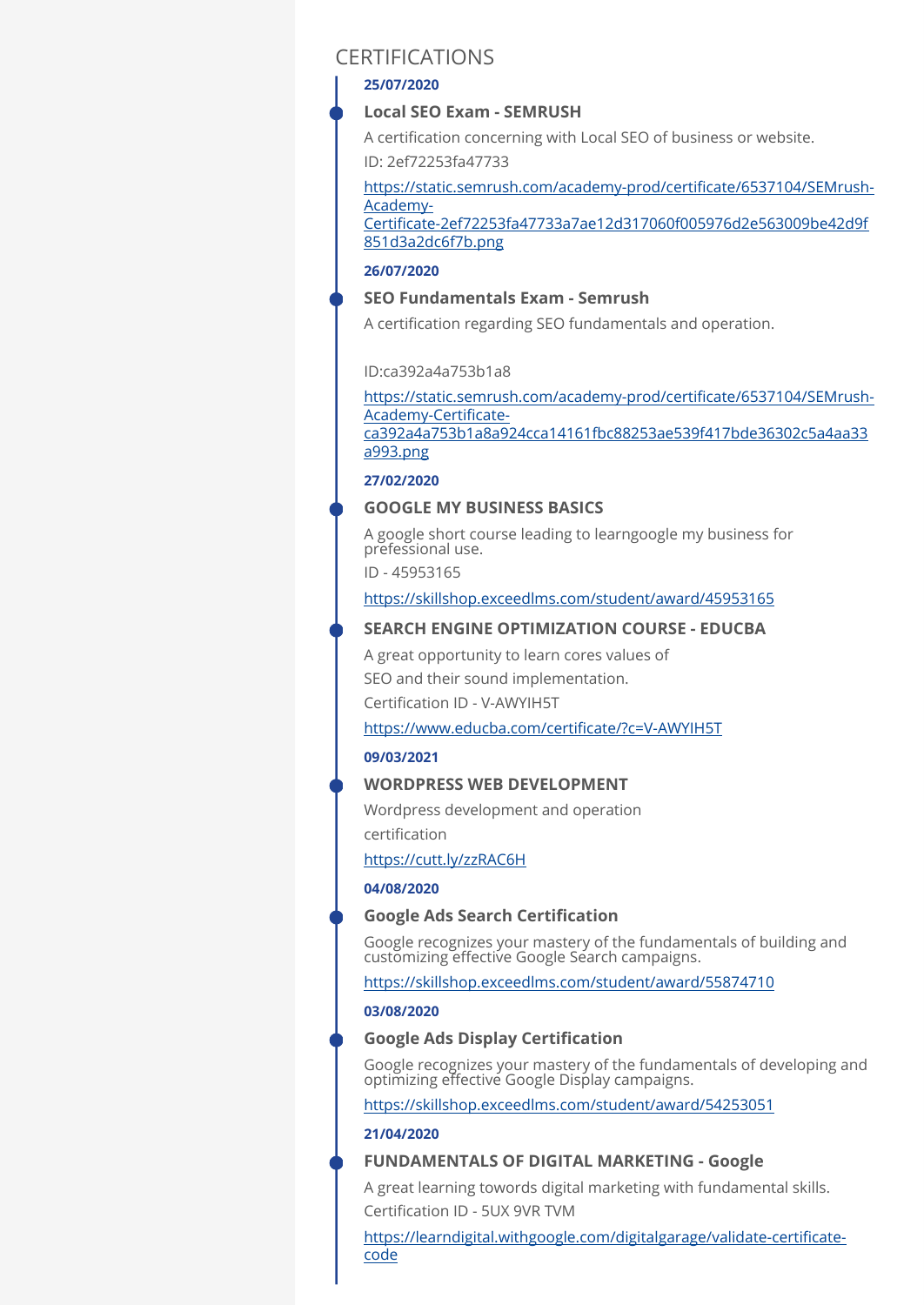#### **25/07/2020**

### **GOOGLE WEBMASTER TOOL FOUNDATION - Study Section**

A certification of google search console core working & operations in SEO.

Email:abdulrehman774@gmail.com

Certification ID - 188525

[https://www.studysection.com/verify-certi](https://www.studysection.com/verify-certificate-authenticity)ficate-authenticity

#### **26/07/2020**

#### **KEYWORD RESEARCH - SEMRUSH**

Certification of competitive keyword research, analysis and usage. ID - 61642a49544d0a0

[https://static.semrush.com/academy-prod/certi](https://static.semrush.com/academy-prod/certificate/6537104/SEMrush-Academy-Certificate-61642a49544d0a0bf314f6ce0f1aa52e3a6fa40ddb5f6517ab6b9fbd82df271c.png)ficate/6537104/SEMrush-[Academy-](https://static.semrush.com/academy-prod/certificate/6537104/SEMrush-Academy-Certificate-61642a49544d0a0bf314f6ce0f1aa52e3a6fa40ddb5f6517ab6b9fbd82df271c.png)Certifi[cate-61642a49544d0a0bf314f6ce0f1aa52e3a6fa40ddb5f6517ab6b](https://static.semrush.com/academy-prod/certificate/6537104/SEMrush-Academy-Certificate-61642a49544d0a0bf314f6ce0f1aa52e3a6fa40ddb5f6517ab6b9fbd82df271c.png)

[9fbd82df271c.png](https://static.semrush.com/academy-prod/certificate/6537104/SEMrush-Academy-Certificate-61642a49544d0a0bf314f6ce0f1aa52e3a6fa40ddb5f6517ab6b9fbd82df271c.png)

#### **25/07/2020**

### **Semrush Site Audit Exam**

A certification of site audit to extract information regarding technicalities and SEO.

## ID:8cb73cd5cd14159

[https://static.semrush.com/academy-prod/certi](https://static.semrush.com/academy-prod/certificate/6537104/SEMrush-Academy-Certificate-8cb73cd5cd14159fcd5ead817c7f946a48dd9243064d64944c0ae3de16f96e83.png)ficate/6537104/SEMrush-[Academy-](https://static.semrush.com/academy-prod/certificate/6537104/SEMrush-Academy-Certificate-8cb73cd5cd14159fcd5ead817c7f946a48dd9243064d64944c0ae3de16f96e83.png)Certifi[cate-8cb73cd5cd14159fcd5ead817c7f946a48dd9243064d64944c0](https://static.semrush.com/academy-prod/certificate/6537104/SEMrush-Academy-Certificate-8cb73cd5cd14159fcd5ead817c7f946a48dd9243064d64944c0ae3de16f96e83.png)

[ae3de16f96e83.png](https://static.semrush.com/academy-prod/certificate/6537104/SEMrush-Academy-Certificate-8cb73cd5cd14159fcd5ead817c7f946a48dd9243064d64944c0ae3de16f96e83.png)

# DIGITAL SKILLS

Microsoft Office / Microsoft Powerpoint / Microsoft office(WordExcel Powerpoint Outlook) / Microsoft Word / SEARCH ENGINE OPTIMISATION / Internet Search / Working with the web technologies HTML and CSS

# COMMUNICATION AND INTERPERSONAL SKILLS

#### **Presentation /Demos**

Making and delivering presentation for proposals, project ideas and work flow.

#### **Report Making**

Preparing technical or statistical report on specified given task, work flow and projects.

#### **Research/Analysis**

Competitive research and analysis on the feasibility study, requirements and outcomes of different tasks, work and projects.

# VOLUNTEERING

#### **09/07/2019 – 15/07/2019**

## **Community Service At Internation Foundation For Education, Empowerment And Learning**

Islamabad, Pakistan Provided lectures to OSCS School students of 5th 6th grade in the subjects of science, math and computer.

<http://ifeel.pk/>